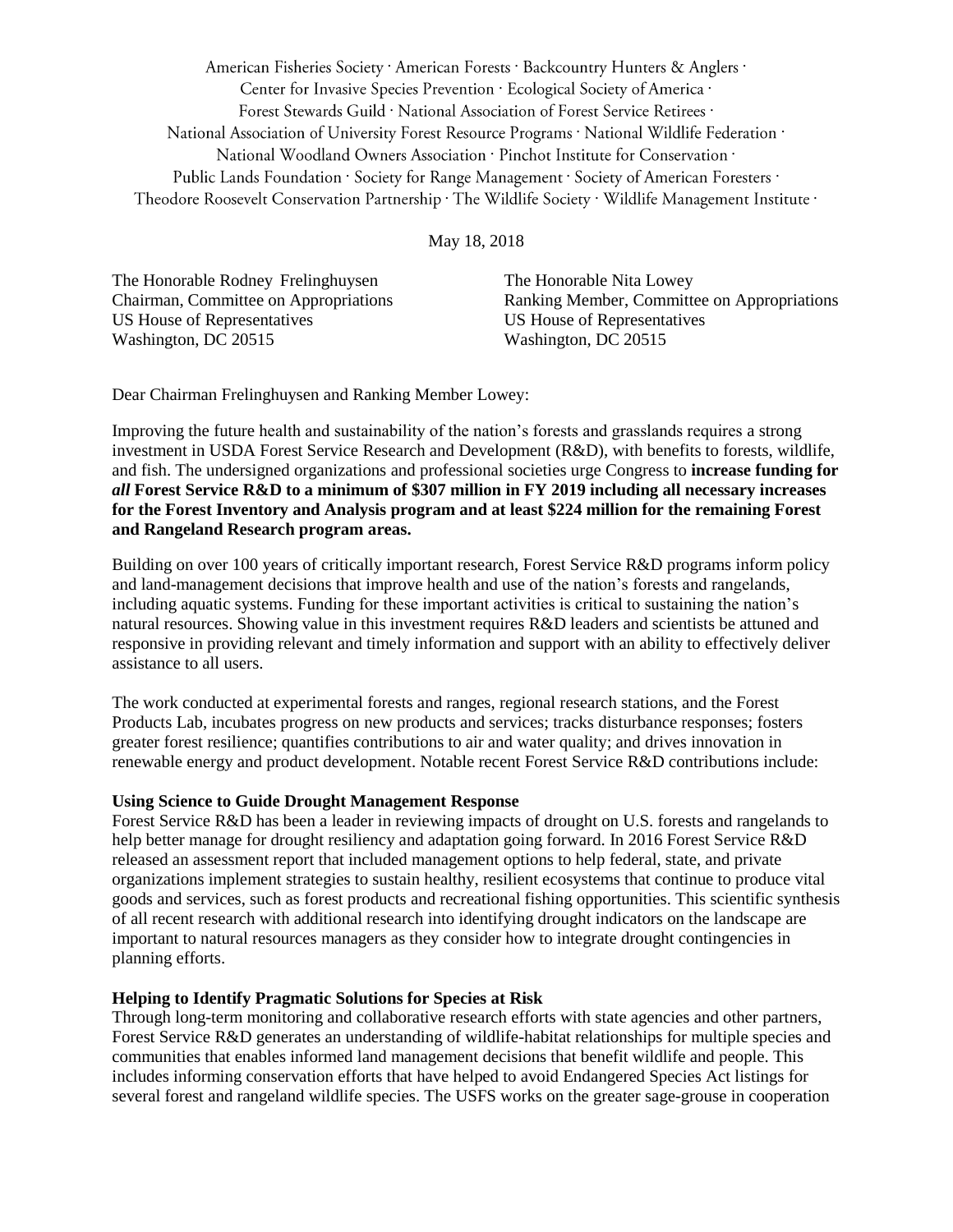with the Bureau of Land Management culminated in two USFS Records of Decision and associated land management plan amendments to conserve greater sage-grouse and its habitat on National Forest System lands and Bureau of Land Management-administered lands.

# **Improving Smoke and Fire Management Capabilities**

The Prescribed Fire Combustion and Atmospheric Dynamics Research Experiment is a landmark study improving predictions of fire spread and smoke behavior. This behavior prediction tool with the Blue Sky Smoke Management Model allows fire managers to better understand where flames and smoke from wildland fires will go to alert affected communities sooner and reduce human health effects. These tools also support decision making for prescribed fires, allowing managers to model a variety of different scenarios to evaluate potential impacts on air quality and soil under a variety of conditions. Research scientists continue to expand on this landmark study by mapping risk assessments for entire national forests to better determine risk, predict cross boundary transmission probabilities that aid safe and effective use of fire as a tool. The desired outcome is increasing forest resiliency to disturbances, improving forest health, and protecting communities.

# **Developing Innovative Solutions to Managing Invasive Species**

Forest Service R&D also develops innovative solutions to manage invasive pathogens and species that can decimate native plant and animal populations. This includes but is not limited to developing a costeffective way to quickly identify the presence or absence of invasive species in an aquatic environment through eDNA technology; developing trees with a natural resistance to emerald ash borers; and successfully developing the first nonlethal treatment for white-nose syndrome (WNS)—a lethal fungal disease that has reduced bat populations by upwards of 80% in certain parts of the country. As voracious consumers of insect pests, bats reduce the pesticide bill of the U.S. agricultural industry by over \$23 billion annually. Using a native soil bacterium to inhibit growth of the fungus that causes WNS, USFS researchers have been able to return previously sick bats to the wild.

#### **Expanding and Protecting US Market Opportunities for Forest Resources**

The Forest Products Laboratory drives innovation and expansion of commercial applications for forest products. The work at the Lab on woody biofuels, advanced composites and wood structures, and valueadded wood products promotes healthy forest ecosystems and economies by creating, enhancing, and protecting markets for forest products. In partnership with universities, scientists from Research Stations across the country, and partners in the private sector, the Lab is exploring potential of mass timber structures by conducting work on building codes and wood utilization models to increase use of wood in building construction and potentially invigorate markets for materials that were previously considered low value or undesirable. The Lab also houses the leading producer of nanocellulose material in the US and explores breaking the woody fiber down to the nanoscale and what commercial uses make sense for this high strength, low weight material that can be collected from nearly any source. Building on unparalleled understanding of wood properties, R&D scientists are also able to combat deforestation and timber and wildlife trafficking by identifying origin of wood products, thereby protecting US supply chains.

#### **Calculating the Value of Urban Forests and Trees**

The publication of Community Tree Guides helps managers calculate the value of new tree plantings in terms of property value increases, future energy savings, air pollutant uptake, and storm water runoff reduction. Credible information quantifying benefits of managed urban forests helps cities protect and restore environmental quality and enhance economic opportunity.

#### **Guiding Conservation and Management of Aquatic Species**

Using stream temperature and fish data, Forest Service R&D is developing important tools to inform and enhance management and conservation of aquatic resources. Climate Shield produces spatially-precise and user-friendly digital maps to guide conservation efforts in key watersheds. This tool forecasts specific